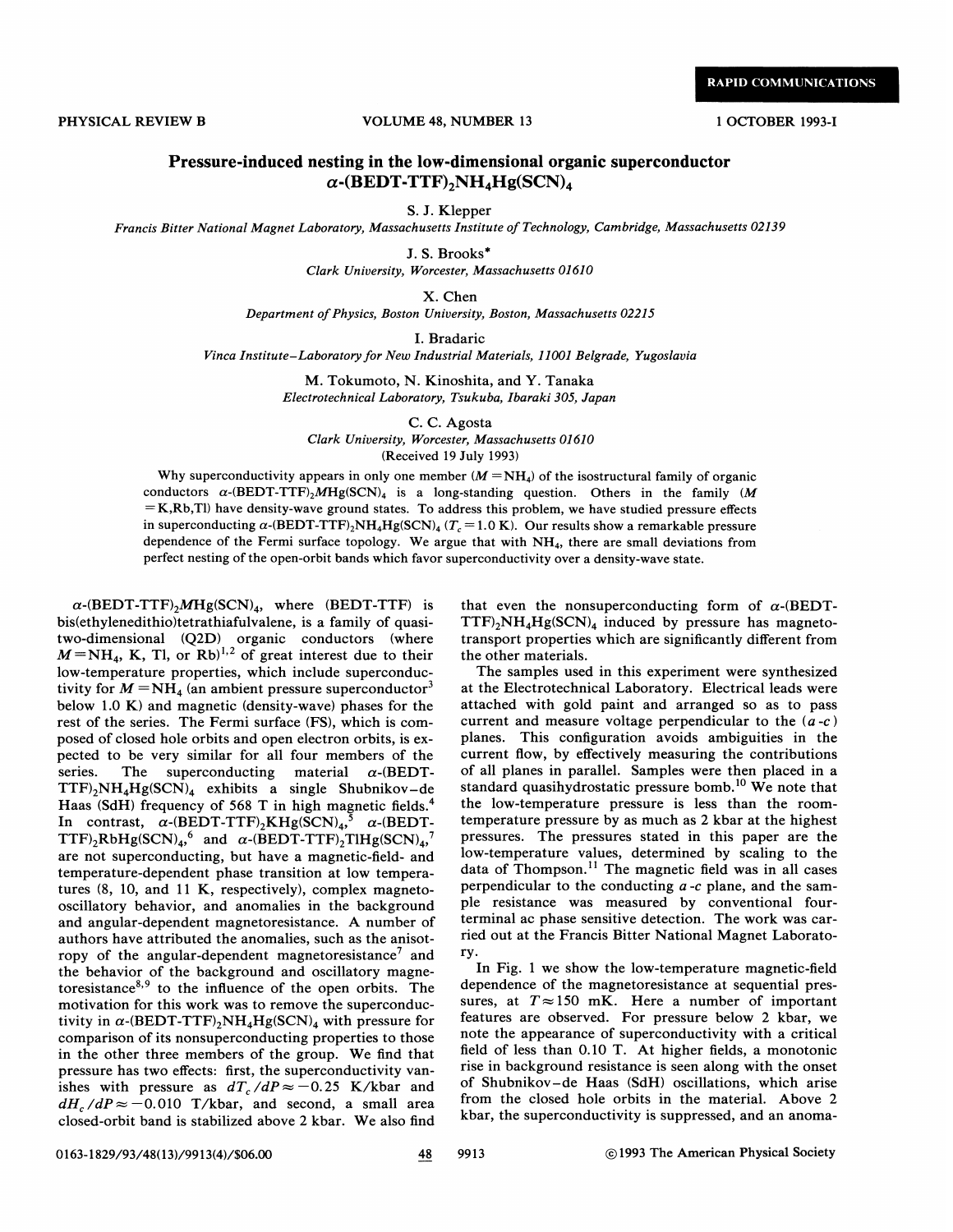

FIG. 1. Magnetoresistance and SdH effect in  $\alpha$ -(BEDT-TTF)<sub>2</sub>NH<sub>4</sub>Hg(SCN)<sub>4</sub> at low temperatures ( $T \approx 150$  mK) for different pressures. Note that superconductivity occurs for  $P \leq 2$  kbar. The arrows indicate some peaks of the anomalous slow oscillations.

ly in the background magnetoresistance appears. With increasing pressure above 2 kbar, it becomes clear that the anomalies in the magnetoresistance are associated with a new, very small, pressure-dependent closed orbit in the Fermi surface. The arrows in Fig. <sup>1</sup> mark the position of the minima and maxima of these slow oscillations. In Fig. 2, the detailed temperature dependence of both the slow and fast oscillation sequences at 6 kbar pressure is indicated. Here a slight temperature dependence of the slow oscillation magnetic-field positions is apparent, but the fast (hole) oscillation positions do not shift within experimental uncertainties. It should be noted that the slow oscillations are in the range of Landau level index  $v=1-5$ , the quantum limit, whereas the fast oscillations



FIG. 2. Magnetoresistance and the SdH effect in  $\alpha$ -(BEDT-TTF)<sub>2</sub>NH<sub>4</sub>Hg(SCN)<sub>4</sub> vs temperature for  $P=6$  kbar. Indices refer to Landau levels associated with the anomalous oscillations. Dashed lines indicate the temperature dependence of the oscillation positions.

have a Landau level index of about 20—60.

In Fig. 3(a), the Landau indices for the slow oscillations vs inverse field are shown for the different pressures at  $T \approx 150$  mK. Due to the low quantum numbers observed, we have used half integers (both the maxima and minima) of the SdH oscillations to index the oscillations. The background magnetoresistance was subtracted and the fast oscillations filtered out in order to allow a more precise determination of the extrema of the slow oscillations. The uncertainty in determination of these points is less than the size of the data point markers in Fig. 3(a), except for the high-field points, where the presence of large-amplitude fast oscillations disguises the maximum. The pressure dependence of the SdH frequency for both the hole orbit (from the Fourier transform) and the new oscillations [from the slopes in Fig. 3(a)] are presented in Fig. 3(b). Here we find the pressure dependence to be of kbar data are similar; we attribute this to the pressurizaopposite sign for the two orbits. We note that the 4 and 6 tion history of the sample. The 4 kbar measurement was taken after the higher-pressure data, with the sample depressurized and repressurized. It is possible that trapped pressure effectively increased the lowtemperature pressure of the 4 kbar point upwards towards the 6 kbar pressure.

Although the magnitudes of the change in SdH frequencies with pressure shown in Fig. 3(b) for the two types of oscillations are similar in size, there is no simple relationship evident from the calculated band structure given by Mori et  $al.$ <sup>1</sup> This band structure is depicted in Fig. 4 ( $E_C$  and  $E_O$  in Fig. 4 refer to the closed- and



FIG. 3. (a) Landau level index of anomalous oscillations vs  $1/H$  for different pressures, at  $T=150$  mK. The vertical line indicates the maximum field of 20 T used in this experiment. (b) Pressure dependence of oscillation frequency for both the hole orbit (top) and the anomalous oscillation orbit (bottom).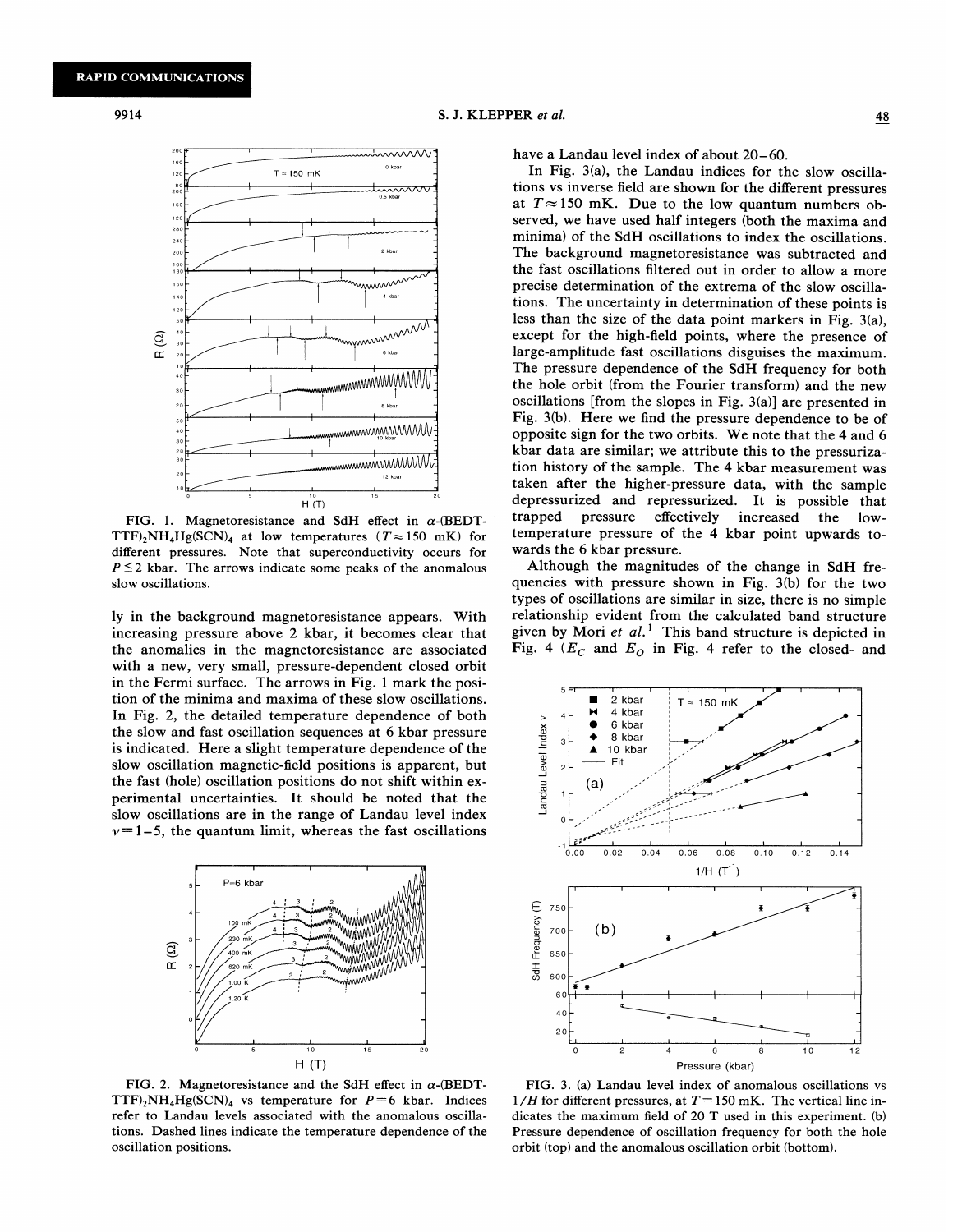

FIG. 4. Band structure and Fermi surface of  $\alpha$ -(BEDT- $TTF$ <sub>2</sub>MHg(SCN)<sub>4</sub> from Ref. 1. (a) Hole band and open-orbit bands are indicated by darkened lines. Hole and open bandwidths relevant to the discussion in the text are indicated. (b) Closed-orbit (around the  $BV$  point) and open-orbit (along the  $\Gamma Z$  line) sections of the Fermi surface.

open-orbit band energies with respect to the Fermi level). To understand the origin of the new oscillation phenomena, we must estimate the effects of pressure on the electronic structure. The compressibility of the related material  $\kappa$ -(BEDT-TTF)<sub>2</sub>Cu(NCS)<sub>2</sub> is  $K_b$ =0.025 (GPa<sup>-1</sup>), and  $K_a \approx K_c = 0.036$  (GPa<sup>-1</sup>).<sup>12</sup> One effect of pressure is to increase the size of the Brillouin zone, and to "magnify" the topology of the Fermi surface within it. We have estimated this effect from the compressibility data and find that this mechanism could account for about 30% of the observed increase in extremal area with pressure. A second effect is the increase in Fermi level due to a change in carrier density. With the unit-cell parameters  $a = 1.0091$ ,  $b = 2.0595$ , and  $c = 0.9963$  nm, we find that the pressure dependence of the Fermi level is  $dE_F/dP = 2/3(K_a + K_b + K_c)E_F(0) \approx 1-10$  meV/kbar, depending on the value of  $E_F(0)$ . The third effect is the change in the effective mass and in the band energy with pressure. With the assumption of parabolic bands for both the fast and slow oscillation sequences, a change in the effective mass will change the energy dispersion, and, consequently, the Fermi surface area. The increase of bandwidth with increasing pressure will cause the bands to move up or down in energy with respect to the Fermi level, and therefore changes the Fermi surface area. The effective mass of the fast oscillations  $m_h = (1.4 \pm 0.2) m_e$ determined from our SdH measurements shows no pressure dependence within our experimental scatter. This value is lower than other values of  $m<sub>h</sub>$  obtained from transport data, but close to values measured from cyclotron  $resonance.<sup>4,13</sup>$ Singleton et al. attribute the difference between the effective mass measured through cyclotron resonance and the (higher) mass gotten from transport data to the effect of electron-electron interaction in the latter case. Perhaps the presence of even small amounts of pressure is sufficient to reduce the strength of electron-electron interactions in this material and decrease the effective mass to that measured in cyclotron resonance. The model that is thus most consistent with our data is that of an increase of  $E_c$  and a decrease of  $E_o$ with pressure, with little change in dispersion, causing the top of the hole band to move up, and the bottom of the slow oscillation band to rise with respect to the Fermi level. We estimate that the changes in  $E_C$  and  $E_O$  are 5

 $meV/kbar$  and  $-3 meV/kbar$ , respectively.

Our results indicate that, unlike in the hole band, the effect of pressure on the slow oscillations arises from a change in the nesting condition of the open orbits, and not directly from the pressure dependence of the bandwidth  $E_0$ . The above discussion provides a basis for this assertion. By inspection of the calculated band structure from Ref. 1 in Fig. 4(a), the open orbit band  $(E_0)$  is about 45 meV below the Fermi level at the Z point in the Brillouin zone. From our estimates of the pressure dependence of the bandwidths above, the electron band would be at  $E<sub>F</sub>$  at the Z point at a pressure of at least 15 kbar. Since the slow oscillations appear by 2 kbar, it is unlikely that the open band would have moved upwards with respect to the Fermi level at such low pressure. Furthermore, if pressure did close the open band, this would give an extremal area too large (by a factor of about 10) to describe the slow oscillations. Hence some other mechanism must be responsible for producing closed orbits, and the most plausible explanation is that the slow oscillations result from pressure-induced nesting of the open electron orbits. We know that the nesting must be incomplete at low pressures, since the material has a superconducting, rather than a density-wave, ground state. This partial nesting allows for the formation of closed pockets of carriers associated with the open-orbit portion of the Fermi surface. These pockets need not be large; the slow oscillation frequency at 2 kbar corresponds to an area just 0.5% of the first Brillouin zone. The fact that pressure can change the nesting condition in organic con-'ductors is known to occur in both  $(Q1D)^{14}$  and  $(Q2D)^{8,15}$ organic conductors.

We may now describe the behavior of the material with increasing pressure. For  $M = NH_4$ , deviations from perfect nesting, cased by higher harmonic content in the open-orbit dispersion, allow superconductivity at low temperatures, since no density-wave state occurs. Because of the lack of slow oscillations under ambient pressure at fields above the superconducting critical field, it is clear that the orbits remain unnested in the normal state without pressure. Application of pressure above 2 kbar enhances the nesting condition (i.e., reduces the higherorder dispersion). This allows parts of the open-orbit Fermi surface to nest, thereby producing small closedorbit pockets which are responsible for the slow oscillation effects. The partial nesting removes some, but not all, of the superconducting density of states which remain on the ungapped pieces of the open-orbit Fermi surface, and this helps to reduce  $T_c$ . Further reductions in  $T_c$  are most likely caused by the inverse square relationship of the BCS interaction term  $\lambda = [N(0) V]$  to the Debye frequency  $\omega_D$ , which is expected to increase with pressure.<sup>14</sup> Above 4 kbar, our results indicate that the nested area is reduced, and at 14 kbar, there is no nesting of the open orbits. Clearly, because of the sensitivity of the slow oscillations to temperature, pressure, and magnetic field, the deviations from perfect nesting in  $\alpha$ -(BEDT- $TTF$ <sub>2</sub>NH<sub>4</sub>Hg(SCN)<sub>4</sub> are small in size (of order 1 meV). Their origin most likely arises from the small differences in the size and symmetry of  $NH<sub>4</sub>$  from the monometallic cation series K, Rb, and Tl.